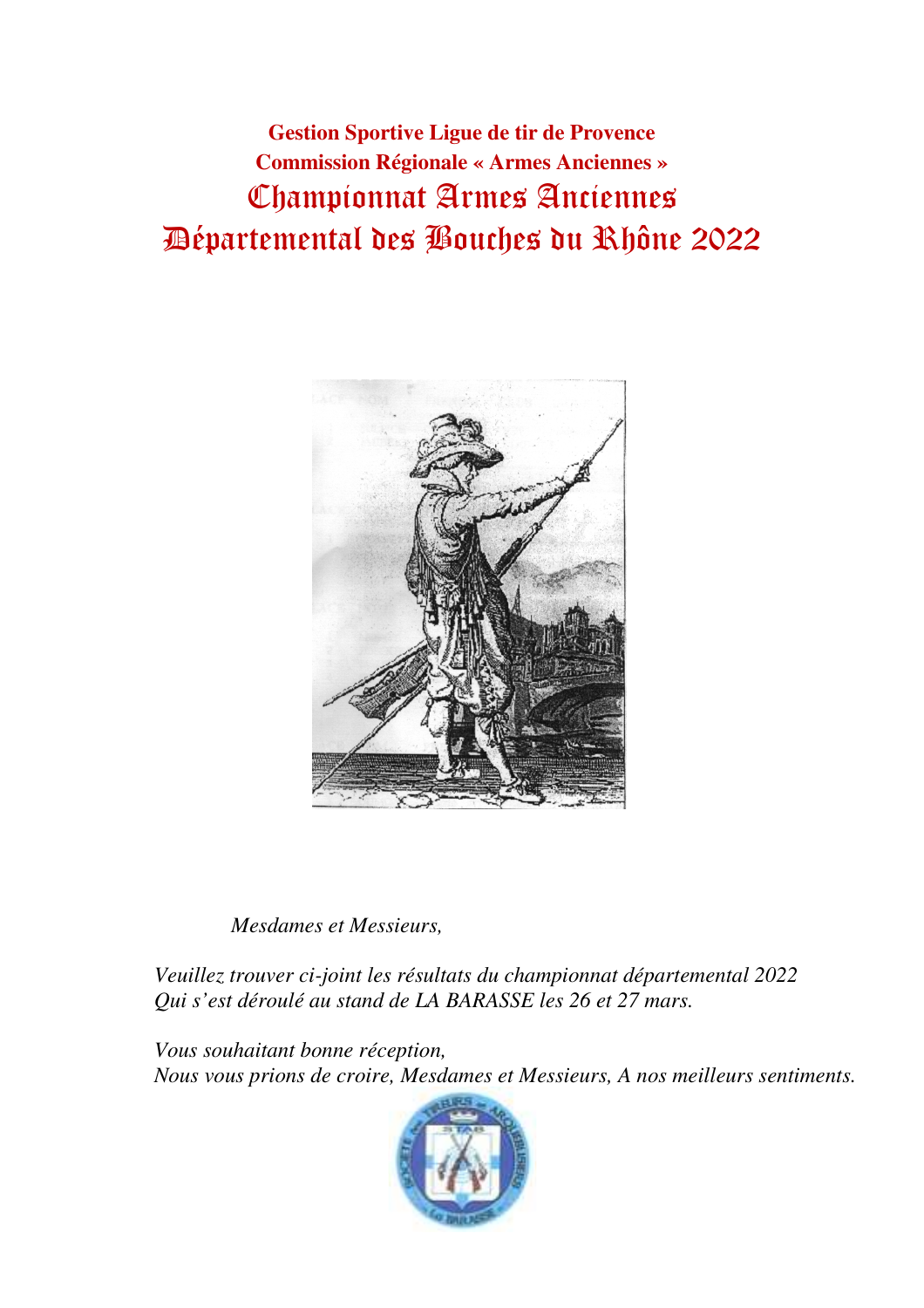#### MIQUELET ORIGINE 601

| <b>Clas</b>          | <b>Nom</b>                | Club       | 10 | 9              | 8 |   | 6 | 5 | $\overline{4}$ | 3 | $\overline{2}$ | Total | <b>Barrage</b> |
|----------------------|---------------------------|------------|----|----------------|---|---|---|---|----------------|---|----------------|-------|----------------|
| $\blacktriangleleft$ | <b>JASIEWICZ Lucien</b>   | VST        |    | $\overline{2}$ | 4 | 2 |   |   |                |   |                | 84    |                |
| 2                    | <b>CASTAN Jean-Paul</b>   | S.T.H      |    | 5              | 1 | 3 |   |   |                |   |                | 84    |                |
| 3                    | <b>RIAUD Bernard</b>      | S.T.H      |    | 1              | 5 | 3 | 1 |   |                |   |                | 76    |                |
| $\overline{4}$       | <b>GRARE Michel</b>       | <b>CTC</b> |    |                | 1 |   |   |   |                | ٠ | 1              | 21    |                |
| <b>HC</b>            | <b>GUERRA Jean-Claude</b> | S.T.H      |    | 1              | 4 | 4 | 1 |   |                |   |                | 75    |                |
| <b>HC</b>            | <b>JOUAN Marc</b>         | S.T.H      |    | 1              | 3 | 5 | 1 |   |                |   |                | 74    |                |
| <b>HC</b>            | <b>MARLE Didier</b>       | TOM        |    |                | 1 |   |   |   |                |   |                | 20    |                |

# MAXIMILIEN ORIGINE 602

| <b>Clas</b>  | <b>Nom</b>       | Club <sup>®</sup> | o | o | - | ь | ▬ | 4 | $\overline{\phantom{a}}$ | Total, | <b>Barrage</b> |
|--------------|------------------|-------------------|---|---|---|---|---|---|--------------------------|--------|----------------|
|              | ZOBOUYAN Jacques | <b>STAB</b>       |   | a |   | ت |   |   |                          | 58     |                |
|              |                  |                   |   |   |   |   |   |   |                          |        |                |
| $\mathbf{r}$ |                  |                   |   |   |   |   |   |   |                          |        |                |

# MAXIMILIEN REPLIQUE 702

| <b>Clas</b>              | <b>Nom</b>            | Club <sup>®</sup> | $\Omega$ | Q | – | b | 5 | 4 | $\sim$ |   |    | Total   Barrage |
|--------------------------|-----------------------|-------------------|----------|---|---|---|---|---|--------|---|----|-----------------|
|                          | <b>GALLOIS Michel</b> | <b>STAB</b>       |          | ∽ |   |   |   |   |        | ∽ | 58 |                 |
|                          |                       |                   |          |   |   |   |   |   |        |   |    |                 |
| $\overline{\phantom{a}}$ |                       |                   |          |   |   |   |   |   |        |   |    |                 |

### MINIE ORIGINE 603

| <b>Clas</b>              | <b>Nom</b>              | Club        | 10 | Q      | $\circ$ |   |  | 4 |  | Total | <b>Barrage</b> |
|--------------------------|-------------------------|-------------|----|--------|---------|---|--|---|--|-------|----------------|
|                          | RIAUD Bernard           | S.T.H       |    | с<br>ر |         |   |  |   |  | 84    |                |
| ∽                        | <b>JASIEWICZ Lucien</b> | VST         |    |        |         |   |  |   |  | 54    |                |
| $\overline{\phantom{a}}$ | <b>FABRE Christian</b>  | <b>STAB</b> |    |        |         | ь |  |   |  | 73    |                |
| HC                       | <b>JOUAN Marc</b>       | S.T.H       |    | -      |         |   |  |   |  | 87    |                |

# MINIE REPLIQUE 703

| <b>Clas</b> | <b>Nom</b>            | <b>Club</b> |  |   | ᄃ | 4 |  | Total | <b>Barrage</b> |
|-------------|-----------------------|-------------|--|---|---|---|--|-------|----------------|
|             | JAUBERT Bernard       | <b>STAB</b> |  |   |   | ∽ |  | 68    |                |
|             | <b>FOPPOLO Xavier</b> | CTS         |  | 4 |   | ∽ |  | 59    |                |
|             |                       |             |  |   |   |   |  |       |                |

# WITHWORTH ORIGINE 604

| <b>Clas</b> | <b>Nom</b>           | Club  | 10 <sup>°</sup> | ٥      | ົ |                          | - | 4 | $\sim$ | Total | <b>Barrage</b> |
|-------------|----------------------|-------|-----------------|--------|---|--------------------------|---|---|--------|-------|----------------|
|             | <b>RIAUD Bernard</b> | S.T.H |                 |        |   |                          |   |   |        | 85    |                |
| HC          | <b>JOUAN Marc</b>    | S.T.H |                 | -<br>◡ |   | $\overline{\phantom{0}}$ |   |   |        | 84    |                |
| ÷           |                      |       |                 |        |   |                          |   |   |        |       |                |

# WITHWORTH REPLIQUE 704

| <b>Clas</b>    | <b>Nom</b>              | Club        | 10 <sub>l</sub> | 9 | 8 |   | 6 | 5 | 4 | 3 | 2 | 1 | Total | <b>Barrage</b> |
|----------------|-------------------------|-------------|-----------------|---|---|---|---|---|---|---|---|---|-------|----------------|
|                | ZOBOUYAN Jacques        | <b>STAB</b> |                 | 5 | 4 |   |   |   |   |   |   |   | 87    |                |
| ว              | <b>FOPPOLO Xavier</b>   | <b>CTS</b>  |                 |   | 2 | 3 |   |   |   |   |   |   | 84    |                |
| 3              | <b>DALPAN Alexandre</b> | <b>STH</b>  |                 |   | 3 | 3 |   |   |   |   |   |   | 83    |                |
| $\overline{4}$ | JASIEWICZ Lucien        | VST         |                 | 5 |   | 5 |   |   |   |   |   |   | 80    |                |
| 5              | <b>ZOBOUYAN Daniele</b> | <b>STAB</b> |                 | 3 |   |   |   | 3 |   |   |   |   | 62    |                |
| 6              | <b>GALLOIS Michel</b>   | <b>STAB</b> |                 |   |   |   |   |   |   |   |   |   | 56    |                |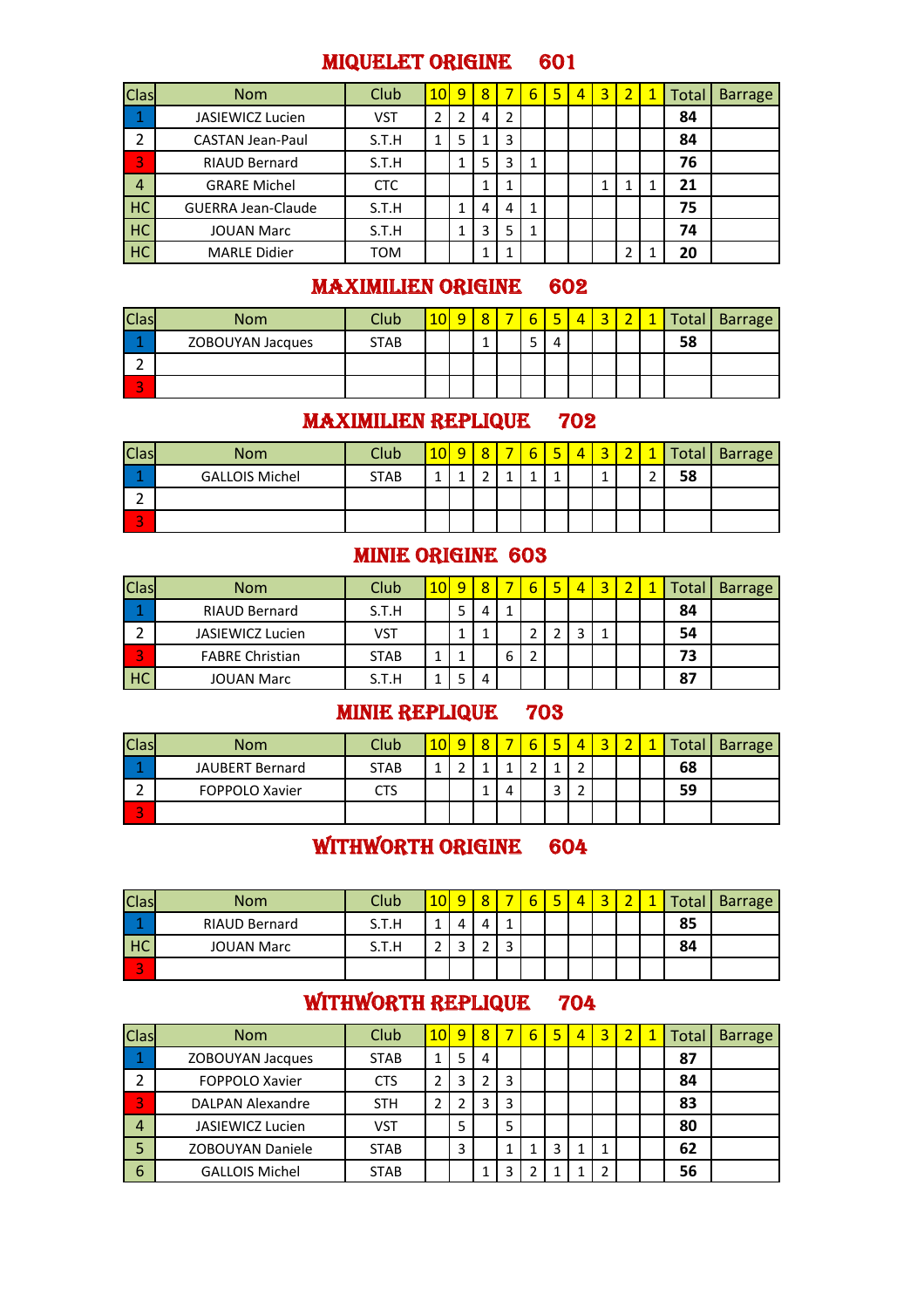### COMINAZZO ORIGINE 605

| <b>Clas</b>              | <b>Nom</b>                | <b>Club</b> |   | ହ | - |                   | E, | $\overline{\mathbf{4}}$ | $\overline{2}$ | $\overline{\phantom{a}}$ | $\overline{ }$ |    | <b>1 Total   Barrage</b> |
|--------------------------|---------------------------|-------------|---|---|---|-------------------|----|-------------------------|----------------|--------------------------|----------------|----|--------------------------|
|                          | <b>BATISTA Christophe</b> | CTS         | ∽ | - |   | $\mathbf{\Gamma}$ |    |                         |                |                          |                | 71 |                          |
|                          |                           |             |   |   |   |                   |    |                         |                |                          |                |    |                          |
| $\overline{\phantom{a}}$ |                           |             |   |   |   |                   |    |                         |                |                          |                |    |                          |

### COMINAZZO REPLIQUE 705

| Clas           | <b>Nom</b>                 | Club          | 10             | $\overline{9}$ | 8              | 7              | 6              | 5            | 4 | $\overline{3}$ | $\overline{2}$ | $\mathbf{1}$ | Total | <b>Barrage</b> |
|----------------|----------------------------|---------------|----------------|----------------|----------------|----------------|----------------|--------------|---|----------------|----------------|--------------|-------|----------------|
| 1              | ROUSSEAU Bernard           | <b>CTS</b>    | $\mathfrak{p}$ | $\overline{7}$ | 1              |                |                |              |   |                |                |              | 91    |                |
| HC             | <b>CAHIER Jean-Yves</b>    | <b>CSAMED</b> | 3              | 3              | 4              |                |                |              |   |                |                |              | 89    |                |
| $\overline{2}$ | <b>CASTAN Jean-Paul</b>    | S.T.H         | 5              | 1              | 1              | 3              |                |              |   |                |                |              | 88    |                |
| 3              | <b>BERNARD Jean-Michel</b> | <b>VST</b>    | $\overline{2}$ | 4              | 4              |                |                |              |   |                |                |              | 88    |                |
| 4              | PALADINO Thierry           | <b>TOM</b>    | $\overline{2}$ | 3              | 4              |                | 1              |              |   |                |                |              | 85    |                |
| 5              | <b>PAREJA Daniel</b>       | <b>VST</b>    | $\overline{2}$ | 3              | 2              | 3              |                |              |   |                |                |              | 84    |                |
| 6              | <b>VERMEIREN Guy</b>       | VST           | 1              | 3              | 4              | $\overline{2}$ |                |              |   |                |                |              | 83    |                |
| HC             | PASTOURET Jean-Paul        | <b>STBV</b>   |                | 5              | 3              | $\mathbf{1}$   | $\mathbf{1}$   |              |   |                |                |              | 82    |                |
| 7              | <b>TAPIE Fabrice</b>       | <b>CTS</b>    | $\overline{2}$ | 1              | 4              | $\mathbf{1}$   | $\mathbf{1}$   | $\mathbf{1}$ |   |                |                |              | 79    |                |
| 8              | <b>CENCIO Vincent</b>      | <b>STAB</b>   |                | 3              | 4              | $\mathcal{P}$  | 1              |              |   |                |                |              | 79    |                |
| 9              | <b>MONFRAY Bernard</b>     | S.T.H         | 2              | 1              | 1              | 5              | 1              |              |   |                |                |              | 78    |                |
| 10             | PIGNOL Jean-Louis          | <b>STAB</b>   |                | $\mathfrak z$  | 4              | 2              | $\overline{2}$ |              |   |                |                |              | 76    |                |
| 11             | <b>SALASSA Guy</b>         | <b>STAB</b>   | $\mathbf{1}$   | $\mathbf{1}$   | $\overline{2}$ | 4              | $\overline{2}$ |              |   |                |                |              | 75    |                |
| 12             | <b>GALLOIS Michel</b>      | <b>STAB</b>   |                |                | 4              | 3              | 3              |              |   |                |                |              | 71    |                |
| 13             | DER-KASPARIAN Gérard       | <b>TOM</b>    | 1              | 1              |                | 3              | 1              | 1            | 3 |                |                |              | 63    |                |
| 14             | <b>ALVAREZ GARCIA</b>      | S.T.H         |                | 1              | 1              | 1              | 1              | 3            | 1 |                | 1              |              | 51    |                |

#### KUCHENREUTER ORIGINE 606

| <b>Clas</b> | <b>Nom</b>              | Club            | 10 <sub>1</sub> | 9 | 8 |               | 6 | 5 | $\overline{4}$ | 3 |  | Total | <b>Barrage</b> |
|-------------|-------------------------|-----------------|-----------------|---|---|---------------|---|---|----------------|---|--|-------|----------------|
| 1           | <b>VERMEIREN Guy</b>    | <b>VST</b>      | 4               | 4 | າ |               |   |   |                |   |  | 92    |                |
| <b>HC</b>   | PASTOURET Jean-Paul     | <b>STBV</b>     |                 |   |   |               |   |   |                |   |  | 91    |                |
| <b>HC</b>   | <b>CAHIER Jean-Yves</b> | <b>CSAMED</b>   |                 | 5 | 3 |               |   |   |                |   |  | 89    |                |
| HC          | <b>BENOIT Patrick</b>   | <b>CTSOSPEL</b> |                 | 6 | 4 |               |   |   |                |   |  | 86    |                |
| 2           | <b>MONFRAY Bernard</b>  | S.T.H           |                 |   |   | $\mathcal{L}$ |   |   |                |   |  | 85    |                |
| 3           | <b>CROUZET Philippe</b> | <b>STH</b>      |                 |   |   |               |   |   | 3              |   |  | 68    |                |

### COLT 607

| <b>Clas</b>    | <b>Nom</b>                 | Club            | 10 | 9              | 8 |                | 6 | 5 | 4 | 3 | $\overline{\mathbf{c}}$ | 1 | Total | <b>Barrage</b> |
|----------------|----------------------------|-----------------|----|----------------|---|----------------|---|---|---|---|-------------------------|---|-------|----------------|
| 1              | <b>ROUSSEAU Bernard</b>    | <b>CTS</b>      | 7  | $\overline{2}$ | 1 |                |   |   |   |   |                         |   | 96    |                |
| HC             | <b>BENOIT Patrick</b>      | <b>CTSOSPEL</b> | 4  | 6              |   |                |   |   |   |   |                         |   | 94    |                |
| 2              | <b>BERNARD Jean-Michel</b> | <b>VST</b>      | 3  | 6              | 1 |                |   |   |   |   |                         |   | 92    |                |
| $\overline{3}$ | <b>BATISTA Christophe</b>  | <b>CTS</b>      | 3  | 5              | 2 |                |   |   |   |   |                         |   | 91    |                |
| HC             | <b>PASTOURET Jean-Paul</b> | <b>STBV</b>     | 4  | 4              |   | 2              |   |   |   |   |                         |   | 90    |                |
| $\overline{4}$ | <b>CENCIO Vincent</b>      | <b>STAB</b>     | 3  | 3              | 3 | $\mathbf{1}$   |   |   |   |   |                         |   | 88    |                |
| 5              | <b>PALADINO Thierry</b>    | <b>TOM</b>      | 1  | 6              | 2 | 1              |   |   |   |   |                         |   | 87    |                |
| 6              | <b>TAPIE Fabrice</b>       | <b>CTS</b>      |    | 7              | 3 |                |   |   |   |   |                         |   | 87    |                |
| $\overline{7}$ | PIGNOL Jean-Louis          | <b>STAB</b>     | 1  | 5              | 3 | $\mathbf{1}$   |   |   |   |   |                         |   | 86    |                |
| 8              | <b>CASTAN Jean-Paul</b>    | S.T.H           | 2  | 3              | 2 | 3              |   |   |   |   |                         |   | 84    |                |
| 9              | <b>PAREJA Daniel</b>       | <b>VST</b>      | 1  | 4              | 3 | $\overline{2}$ |   |   |   |   |                         |   | 84    |                |
| 10             | <b>SALASSA Guy</b>         | <b>STAB</b>     | 3  |                | 3 | 2              | 1 |   |   |   |                         |   | 83    |                |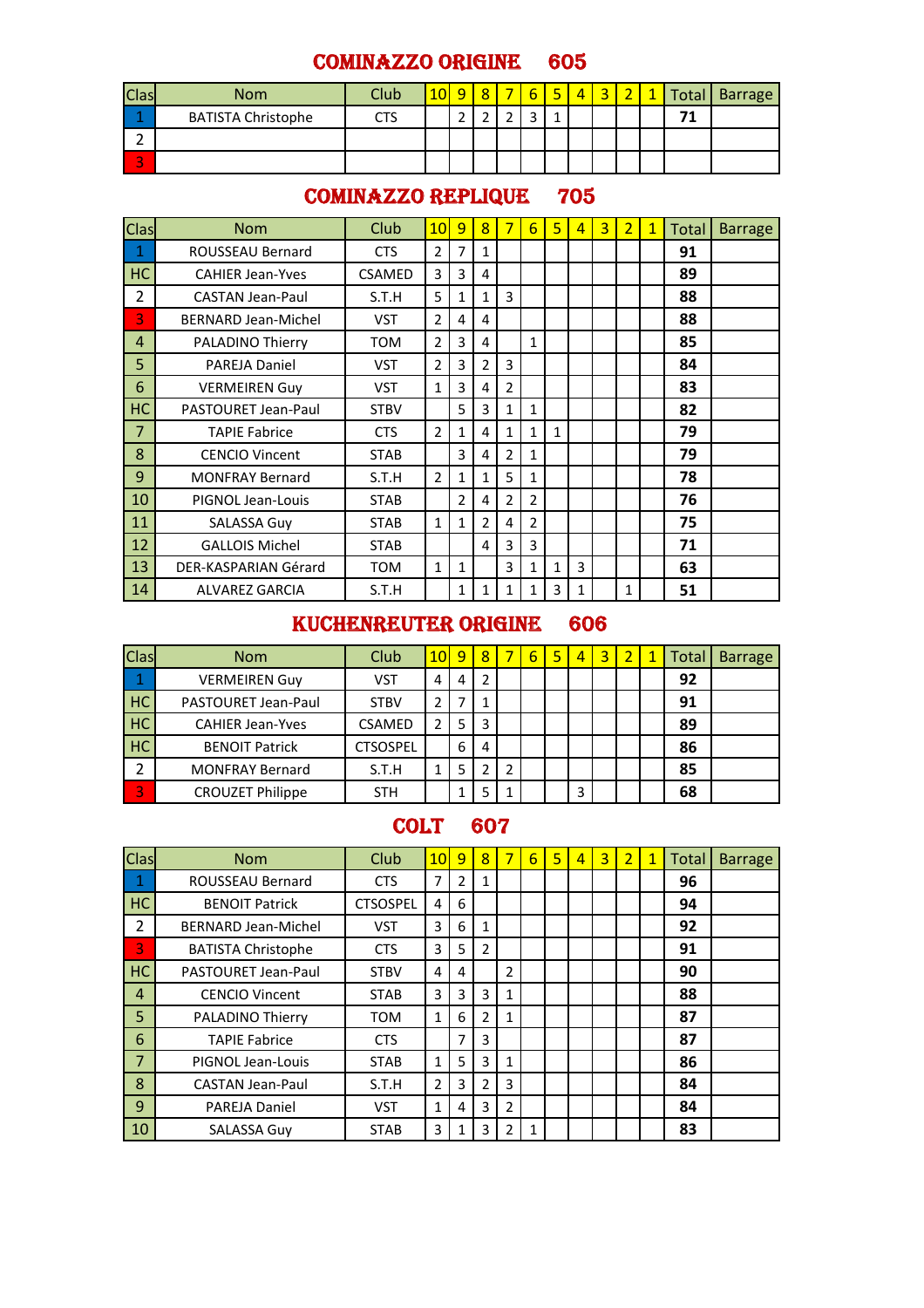### KUCHENREUTER REPLIQUE 706

| Clas           | <b>Nom</b>                   | Club            | 10             | 9              | 8              | 7              | 6 | 5            | $\overline{4}$ | $\overline{3}$ | $\overline{2}$ | $\mathbf{1}$ | Total | <b>Barrage</b> |
|----------------|------------------------------|-----------------|----------------|----------------|----------------|----------------|---|--------------|----------------|----------------|----------------|--------------|-------|----------------|
| 1              | <b>BATISTA Christophe</b>    | <b>CTS</b>      | 7              | 3              |                |                |   |              |                |                |                |              | 97    | 36             |
| $\overline{2}$ | PIGNOL Jean-Louis            | <b>STAB</b>     | 7              | 3              |                |                |   |              |                |                |                |              | 97    | 46             |
| 3              | <b>ZOCCOLA Patrick</b>       | <b>VST</b>      | 5              | 5              |                |                |   |              |                |                |                |              | 95    |                |
| 4              | <b>PALADINO Thierry</b>      | <b>TOM</b>      | 5              | $\overline{a}$ | $\mathbf{1}$   |                |   |              |                |                |                |              | 94    |                |
| 5              | <b>ROUSSEAU Bernard</b>      | <b>CTS</b>      | 4              | 6              |                |                |   |              |                |                |                |              | 94    |                |
| 6              | <b>TAPIE Fabrice</b>         | <b>CTS</b>      | 3              | 7              |                |                |   |              |                |                |                |              | 93    |                |
| $\overline{7}$ | <b>VABRE René</b>            | <b>TARASCON</b> | 3              | 5              | $\overline{2}$ |                |   |              |                |                |                |              | 91    |                |
| 8              | <b>BERNARD Jean-Michel</b>   | <b>VST</b>      | $\overline{2}$ | $\overline{7}$ |                | $\mathbf{1}$   |   |              |                |                |                |              | 90    |                |
| 9              | <b>BDCOLOMBIER Renaud</b>    | <b>TOM</b>      |                | 9              | $\mathbf{1}$   |                |   |              |                |                |                |              | 89    |                |
| 10             | <b>PAREJA Daniel</b>         | <b>VST</b>      | 3              | $\overline{2}$ | 4              | $\mathbf{1}$   |   |              |                |                |                |              | 87    |                |
| 11             | <b>CASTAN Jean-Paul</b>      | S.T.H           | 1              | 6              | $\overline{2}$ | $\mathbf{1}$   |   |              |                |                |                |              | 87    |                |
| 12             | <b>CENCIO Vincent</b>        | <b>STAB</b>     | 1              | 5              | 2              | $\overline{2}$ |   |              |                |                |                |              | 85    |                |
| 13             | <b>SALASSA Guy</b>           | <b>STAB</b>     | $\mathbf{1}$   | $\overline{2}$ | $\overline{7}$ |                |   |              |                |                |                |              | 84    |                |
| 14             | SOLETTA Jean-Philippe        | <b>STAB</b>     | 2              | 2              | 3              | 3              |   |              |                |                |                |              | 83    |                |
| 15             | DER-KASPARIAN Gérard         | <b>TOM</b>      | $\overline{2}$ | $\mathbf{1}$   | 5              | $\mathfrak{p}$ |   |              |                |                |                |              | 83    |                |
| 16             | <b>MAHEO Gilles</b>          | <b>STAB</b>     | $\mathbf{1}$   | 3              | 4              | $\overline{2}$ |   |              |                |                |                |              | 83    |                |
| 17             | <b>DELESTAN Bernard</b>      | <b>STAB</b>     |                | 5              | 3              | $\mathbf{1}$   | 1 |              |                |                |                |              | 82    |                |
| 18             | <b>DEMARQUE Jean-Charles</b> | <b>VST</b>      |                | $\overline{a}$ | 3              | $\overline{2}$ | 1 |              |                |                |                |              | 80    |                |
| 19             | <b>MARTIN Thierry</b>        | <b>CTS</b>      |                | 4              | 3              | $\overline{2}$ | 1 |              |                |                |                |              | 80    |                |
| 20             | <b>GATTO Baptiste</b>        | <b>TOM</b>      | 1              | $\overline{2}$ | 2              | 4              | 1 |              |                |                |                |              | 78    |                |
| 21             | <b>FIANDESIO Lionel</b>      | <b>CTS</b>      | 1              |                | 4              | 3              | 2 |              |                |                |                |              | 75    |                |
| 22             | <b>ALVAREZ GARCIA</b>        | <b>STH</b>      | 1              | $\overline{2}$ | 1              | 1              | 1 | $\mathbf{1}$ | $\overline{2}$ |                |                | 1            | 63    |                |

### MARIETTE 712

| Clas           | <b>Nom</b>                   | Club            | 10                      | 9                       | $\overline{8}$ | $\overline{7}$ | $6\overline{6}$ | 5            | 4            | $\overline{3}$ | $\overline{2}$ | $\overline{1}$ | <b>Total</b> | <b>Barrage</b> |
|----------------|------------------------------|-----------------|-------------------------|-------------------------|----------------|----------------|-----------------|--------------|--------------|----------------|----------------|----------------|--------------|----------------|
| $\mathbf{1}$   | <b>BATISTA Christophe</b>    | <b>CTS</b>      | $\overline{7}$          | 3                       |                |                |                 |              |              |                |                |                | 97           |                |
| $\overline{2}$ | <b>ZOCCOLA Patrick</b>       | <b>VST</b>      | 4                       | 5                       | $\mathbf{1}$   |                |                 |              |              |                |                |                | 93           | 51             |
| 3              | <b>BERNARD Jean-Michel</b>   | <b>VST</b>      | 4                       | 5                       | $\mathbf{1}$   |                |                 |              |              |                |                |                | 93           | 53             |
| 4              | <b>TAPIE Fabrice</b>         | <b>CTS</b>      | 3                       | $\overline{7}$          |                |                |                 |              |              |                |                |                | 93           | 39             |
| 5              | PIGNOL Jean-Louis            | <b>STAB</b>     | $\overline{\mathbf{3}}$ | $\overline{7}$          |                |                |                 |              |              |                |                |                | 93           | 44             |
| 6              | <b>ROUSSEAU Bernard</b>      | <b>CTS</b>      | 3                       | $\overline{7}$          |                |                |                 |              |              |                |                |                | 93           | 45             |
| $\overline{7}$ | <b>VERMEIREN Guy</b>         | <b>VST</b>      | 3                       | 6                       | $\mathbf{1}$   |                |                 |              |              |                |                |                | 92           |                |
| <b>HC</b>      | <b>CAHIER Jean-Yves</b>      | CSAMED          | 3                       | $\overline{4}$          | 3              |                |                 |              |              |                |                |                | 90           |                |
| HC             | PASTOURET Jean-Paul          | <b>STBV</b>     | $\mathbf{1}$            | 8                       | $\mathbf{1}$   |                |                 |              |              |                |                |                | 90           |                |
| 8              | <b>PAREJA Daniel</b>         | <b>VST</b>      | 3                       | $\overline{3}$          | 4              |                |                 |              |              |                |                |                | 89           |                |
| HC             | <b>BENOIT Patrick</b>        | <b>CTSOSPEL</b> | $\overline{2}$          | $\overline{a}$          | 4              |                |                 |              |              |                |                |                | 88           |                |
| 9              | <b>FIANDESIO Lionel</b>      | <b>CTS</b>      | $\mathbf{1}$            | 5                       | 4              |                |                 |              |              |                |                |                | 87           |                |
| 10             | <b>PALADINO Thierry</b>      | <b>TOM</b>      | $\mathbf{1}$            | 5                       | 4              |                |                 |              |              |                |                |                | 87           |                |
| 11             | <b>VABRE René</b>            | <b>TARASCON</b> | 3                       | $\overline{2}$          | 3              | $\overline{2}$ |                 |              |              |                |                |                | 86           |                |
| 12             | SALASSA Guy                  | <b>STAB</b>     |                         | 6                       | 4              |                |                 |              |              |                |                |                | 86           |                |
| 13             | <b>DEMARQUE Jean-Charles</b> | <b>VST</b>      | $\overline{2}$          | 3                       | 3              | $\overline{2}$ |                 |              |              |                |                |                | 85           |                |
| 14             | <b>CENCIO Vincent</b>        | <b>STAB</b>     | $\overline{2}$          | $\overline{\mathbf{3}}$ | $\overline{2}$ | 3              |                 |              |              |                |                |                | 84           |                |
| 15             | <b>BDCOLOMBIER Renaud</b>    | <b>TOM</b>      | $\mathbf{1}$            | 4                       | $\overline{2}$ | 3              |                 |              |              |                |                |                | 83           |                |
| 16             | SOLETTA Jean-Philippe        | <b>STAB</b>     |                         | 3                       | 6              | $\mathbf{1}$   |                 |              |              |                |                |                | 82           |                |
| 17             | <b>JEANSOULIN Jacques</b>    | <b>VST</b>      |                         | $\overline{3}$          | 5              | $\overline{2}$ |                 |              |              |                |                |                | 81           |                |
| 18             | <b>CONS Laurent</b>          | <b>VST</b>      |                         | $\mathbf{1}$            | 8              | $\mathbf{1}$   |                 |              |              |                |                |                | 80           |                |
| 19             | N'GUYEN Roger                | <b>STAB</b>     | $\overline{2}$          | $\mathbf{1}$            | 3              | $\overline{2}$ | $\overline{2}$  |              |              |                |                |                | 79           |                |
| 20             | <b>MARTIN Thierry</b>        | <b>CTS</b>      |                         | $\mathbf{1}$            | $\overline{2}$ | 5              | $\overline{2}$  |              |              |                |                |                | 72           |                |
| 21             | <b>ALIO Daniel</b>           | <b>STAB</b>     | $\mathbf{1}$            | $\mathbf{1}$            | $\overline{2}$ | $\mathbf{1}$   | 3               | $\mathbf{1}$ | $\mathbf{1}$ |                |                |                | 69           |                |
| 22             | <b>CROUZET Philippe</b>      | <b>STH</b>      |                         | 2                       | $\overline{2}$ | $\mathbf 1$    | 2               | 2            | $\mathbf{1}$ |                |                |                | 67           |                |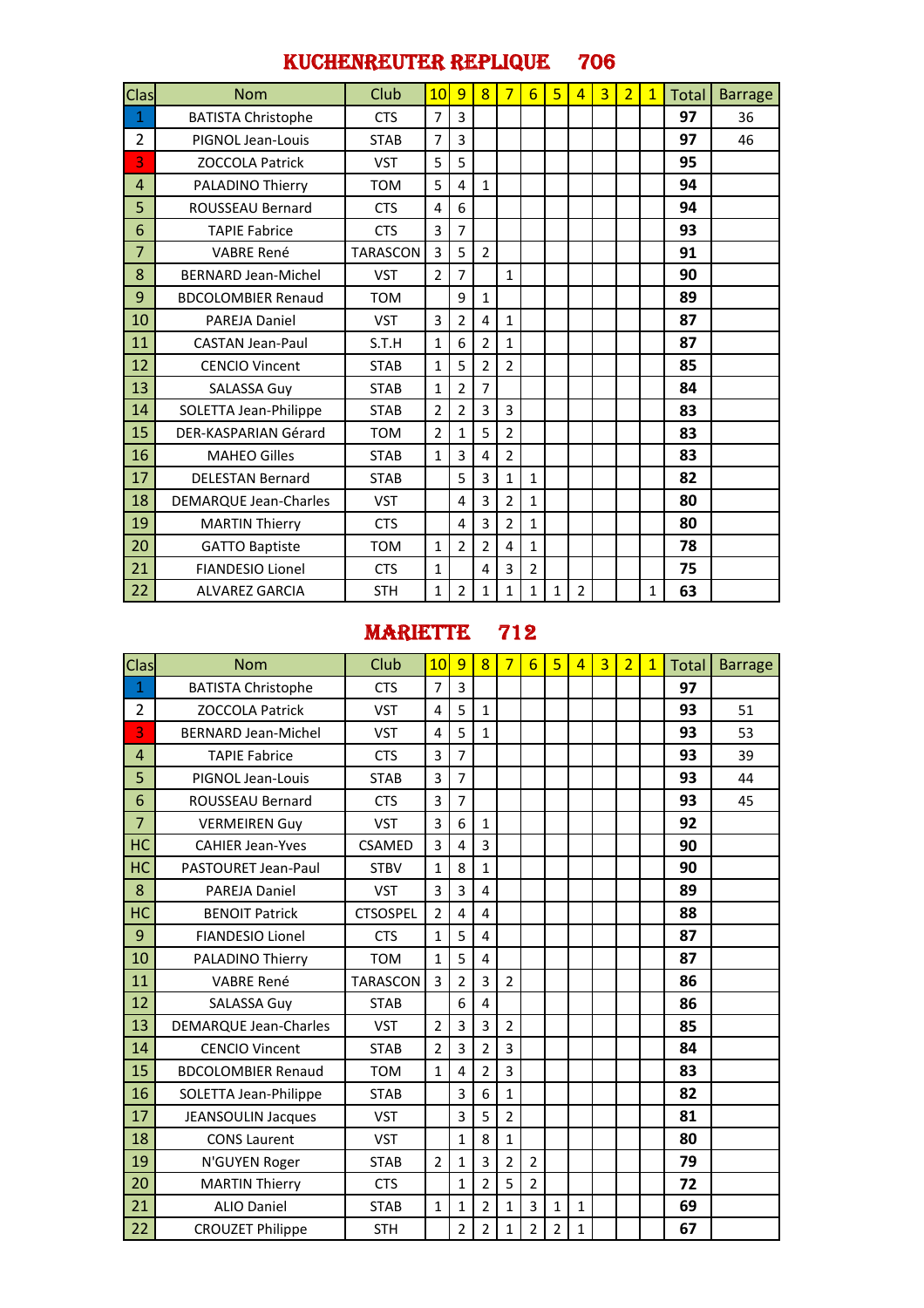# WALKYRIE REPLIQUE 708

| <b>Clas</b>                        | <b>Nom</b>       | Club        | 10     | o | Ω                 | h | - | $\sim$ | $\overline{\phantom{a}}$ |   | Total | <b>Barrage</b> |
|------------------------------------|------------------|-------------|--------|---|-------------------|---|---|--------|--------------------------|---|-------|----------------|
| . .                                | ZOBOUYAN Daniele | <b>STAB</b> | ◠<br>_ |   | $\mathbf{\hat{}}$ | ٠ |   |        |                          | ۰ | 61    |                |
| ∽                                  |                  |             |        |   |                   |   |   |        |                          |   |       |                |
| $\overline{\phantom{a}}$<br>$\sim$ |                  |             |        |   |                   |   |   |        |                          |   |       |                |

# TANEGASHIMA REPLIQUE 714

| <b>Clas</b>  | <b>Nom</b>     | Club | $10 \,$ | $\circ$ |   | $\blacksquare$ |  | $\overline{\phantom{a}}$ | Total | Barrage |
|--------------|----------------|------|---------|---------|---|----------------|--|--------------------------|-------|---------|
|              | RUEDA Rodrigue | стс  |         | -       | ∽ |                |  |                          | 66    |         |
|              |                |      |         |         |   |                |  |                          |       |         |
| $\mathbf{r}$ |                |      |         |         |   |                |  |                          |       |         |

### VETTERLI ORIGINE 615

| <b>Clas</b>              | <b>Nom</b>         | Club        | 10 <sup>1</sup> | ٥      | $\circ$ | - | r<br>o | E | 4 | ⌒<br>س | $\overline{\phantom{a}}$ | и | <b>Total</b> | <b>Barrage</b> |
|--------------------------|--------------------|-------------|-----------------|--------|---------|---|--------|---|---|--------|--------------------------|---|--------------|----------------|
| HC                       | <b>CAMOIN Yves</b> | <b>STAB</b> | -<br>ے          | -<br>ت |         |   |        |   |   |        |                          |   | 95           |                |
|                          |                    |             |                 |        |         |   |        |   |   |        |                          |   |              |                |
| $\overline{\phantom{a}}$ |                    |             |                 |        |         |   |        |   |   |        |                          |   |              |                |

### VETTERLI REPLIQUE 715

| <b>Clas</b>              | <b>Nom</b>             | Club        |   |   |  |  |  | cotal | <b>Barrage</b> |
|--------------------------|------------------------|-------------|---|---|--|--|--|-------|----------------|
|                          | <b>BUMBELLO Rémi</b>   | <b>STAB</b> | b | ∽ |  |  |  | 88    |                |
|                          | <b>JAUBERT Bernard</b> | <b>STAB</b> |   |   |  |  |  | 86    |                |
| $\overline{\phantom{a}}$ | <b>FOPPOLO Xavier</b>  | CTS         |   | Ω |  |  |  | 82    |                |

#### HIZADAI REPLIQUE 716

| <b>Clas</b>              | <b>Nom</b>            | Club | <u> 10  </u> | $\overline{a}$           | $\Omega$                 | ÷<br>b | $\overline{\phantom{0}}$ | $\overline{\phantom{a}}$<br>$\overline{\phantom{a}}$ | $\overline{\phantom{a}}$ | n | Total | <b>Barrage</b> |
|--------------------------|-----------------------|------|--------------|--------------------------|--------------------------|--------|--------------------------|------------------------------------------------------|--------------------------|---|-------|----------------|
|                          | <b>RUEDA Rodrigue</b> | СТС  | л            | $\overline{\phantom{0}}$ | $\overline{\phantom{0}}$ | л      |                          |                                                      |                          |   | 74    |                |
|                          |                       |      |              |                          |                          |        |                          |                                                      |                          |   |       |                |
| $\overline{\phantom{a}}$ |                       |      |              |                          |                          |        |                          |                                                      |                          |   |       |                |

# DONALD MALSON ORIGINE 623

| <b>Clas</b> | <b>Nom</b>              | <b>Club</b> | 10 | ٥ | $\circ$ | - | 6      | с | 4 | $\overline{\phantom{a}}$ |    | Total Barrage |
|-------------|-------------------------|-------------|----|---|---------|---|--------|---|---|--------------------------|----|---------------|
|             | <b>PALADINO Thierry</b> | <b>TOM</b>  |    |   |         |   | ∽<br>ب | - |   |                          | 67 |               |
| ∽<br>-      |                         |             |    |   |         |   |        |   |   |                          |    |               |
| ÷<br>$\sim$ |                         |             |    |   |         |   |        |   |   |                          |    |               |

### TANZUTSU REPLIQUE 728

| <b>Clas</b>              | <b>Nom</b>                 | Club            | 10 <sup>1</sup> | 9 | 8 |   | 6 | 5 | 4 | З |  | Total | <b>Barrage</b> |
|--------------------------|----------------------------|-----------------|-----------------|---|---|---|---|---|---|---|--|-------|----------------|
| <b>HC</b>                | <b>BENOIT Patrick</b>      | <b>CTSOSPEL</b> | 3               | 3 | 4 |   |   |   |   |   |  | 89    |                |
|                          | <b>BERNARD Jean-Michel</b> | VST             |                 |   | 4 |   |   |   |   |   |  | 85    |                |
| $\overline{\phantom{0}}$ | <b>PALADINO Thierry</b>    | том             |                 |   | 6 |   |   |   |   |   |  | 82    |                |
| <b>HC</b>                | <b>CAHIER Jean-Yves</b>    | <b>CSAMED</b>   |                 |   | 4 | 3 |   |   |   |   |  | 81    |                |
| 3                        | DER-KASPARIAN Gérard       | том             |                 |   |   |   | 4 |   |   |   |  | 69    |                |

# PENSYLVANNIA ORIGINE 636

| <b>Clas</b>                        | <b>Nom</b>        | Club  | 10 | $\Omega$ | Q | - | F | Б | 4 | ◠<br>$\overline{\phantom{a}}$ | $\overline{\phantom{a}}$ | Total, | <b>Barrage</b> |
|------------------------------------|-------------------|-------|----|----------|---|---|---|---|---|-------------------------------|--------------------------|--------|----------------|
| HC                                 | <b>JOUAN Marc</b> | S.T.H |    | л<br>-   | ┑ | - |   |   |   |                               |                          | 74     |                |
| ∽<br>-                             |                   |       |    |          |   |   |   |   |   |                               |                          |        |                |
| $\overline{\phantom{a}}$<br>$\sim$ |                   |       |    |          |   |   |   |   |   |                               |                          |        |                |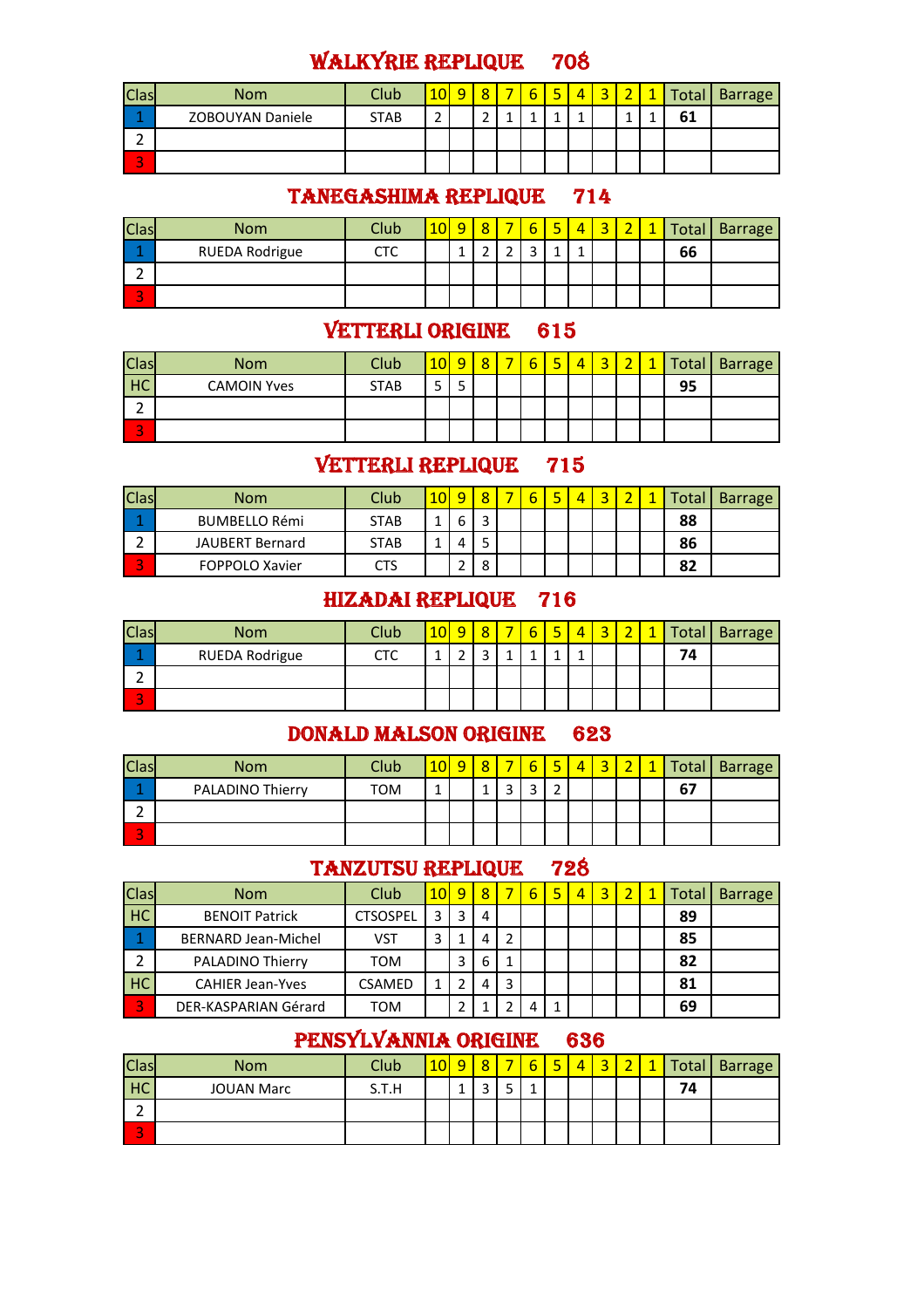### DONALD MALSON REPLIQUE 723

| Clas           | <b>Nom</b>                 | Club            | 10 | 9              | 8              | 7              | 6              | 5              | $\overline{4}$ | 3              | $\overline{2}$ | $\mathbf{1}$ | Total | <b>Barrage</b> |
|----------------|----------------------------|-----------------|----|----------------|----------------|----------------|----------------|----------------|----------------|----------------|----------------|--------------|-------|----------------|
| 1              | ROUSSEAU Bernard           | <b>CTS</b>      | 2  | $\overline{2}$ | 5              | 1              |                |                |                |                |                |              | 85    |                |
| HC             | <b>BENOIT Patrick</b>      | <b>CTSOSPEL</b> | 1  | 4              | 2              | 3              |                |                |                |                |                |              | 83    |                |
| $\overline{2}$ | PIGNOL Jean-Louis          | <b>STAB</b>     | 1  | 4              | $\overline{2}$ | $\overline{2}$ | 1              |                |                |                |                |              | 82    |                |
| 3              | <b>BATISTA Christophe</b>  | <b>CTS</b>      |    | 4              | $\overline{2}$ | 4              |                |                |                |                |                |              | 80    |                |
| 4              | <b>VABRE René</b>          | <b>TARASCON</b> |    | 5              | 1              | 1              | 3              |                |                |                |                |              | 78    |                |
| 5              | <b>TAPIE Fabrice</b>       | <b>CTS</b>      | 1  | 3              | 1              | $\overline{2}$ | 3              |                |                |                |                |              | 77    |                |
| 6              | <b>ZOCCOLA Patrick</b>     | <b>VST</b>      | 1  | $\mathbf{1}$   | 3              | $\overline{2}$ | 3              |                |                |                |                |              | 75    |                |
| 7              | <b>BERNARD Jean-Michel</b> | <b>VST</b>      |    | 1              | 4              | 3              | 2              |                |                |                |                |              | 74    |                |
| 8              | <b>PAREJA Daniel</b>       | <b>VST</b>      |    | 3              |                | 3              | $\overline{2}$ | $\mathbf{1}$   | $\mathbf{1}$   |                |                |              | 69    |                |
| <b>HC</b>      | <b>CAHIER Jean-Yves</b>    | CSAMED          |    | 1              | 1              | 3              | 3              | $\overline{2}$ |                |                |                |              | 66    |                |
| 9              | <b>FIANDESIO Lionel</b>    | <b>CTS</b>      | 1  |                | 3              | 1              | 2              | $\overline{2}$ |                |                |                |              | 63    |                |
| 10             | <b>JEANSOULIN Jacques</b>  | <b>VST</b>      |    |                | 3              | $\overline{2}$ | $\overline{2}$ | 1              | $\mathbf{1}$   | 1              |                |              | 62    |                |
| 11             | DER-KASPARIAN Gérard       | <b>TOM</b>      |    | $\overline{2}$ | 1              | 1              |                | 4              |                | $\overline{2}$ |                |              | 59    |                |
| 12             | DEMARQUE Jean-Charles      | <b>VST</b>      |    | 1              | 3              |                |                | 3              | $\overline{2}$ | 1              |                |              | 59    |                |
| 13             | <b>MARTIN Thierry</b>      | <b>CTS</b>      |    | 1              | 3              |                | 1              | 2              | $\overline{2}$ |                |                | 1            | 58    |                |
| 14             | N'GUYEN Roger              | <b>STAB</b>     |    |                | 2              | 1              | 2              | 1              | $\overline{2}$ | 1              | 1              |              | 53    |                |
| 15             | <b>CONS Laurent</b>        | <b>VST</b>      |    |                | 1              |                | 3              | 3              |                | 1              | 2              |              | 48    |                |

# PENSYLVANNIA REPLIQUE 736

| <b>Clas</b>  | <b>Nom</b>     | Club |                               | $\circ$ | n | 局 | 4 | $\overline{\phantom{a}}$ |         | Total   Barrage |
|--------------|----------------|------|-------------------------------|---------|---|---|---|--------------------------|---------|-----------------|
|              | FOPPOLO Xavier | CTS  | $\overline{\phantom{0}}$<br>ٮ | -       |   |   |   |                          | 01<br>ᅆ |                 |
|              |                |      |                               |         |   |   |   |                          |         |                 |
| $\mathbf{r}$ |                |      |                               |         |   |   |   |                          |         |                 |

#### LAMARMORA ORIGINE 637

| <b>Clas</b> | <b>Nom</b>                | Club <sup>1</sup> | 10I | 9 | $\circ$ |  | ц | 4 |  | <sup>-</sup> ota | <b>Barrage</b> |
|-------------|---------------------------|-------------------|-----|---|---------|--|---|---|--|------------------|----------------|
|             | <b>RIAUD Bernard</b>      | S.T.H             |     | ь |         |  |   |   |  | 89               |                |
| HC          | <b>JOUAN Marc</b>         | S.T.H             | ∍   |   | 4       |  |   |   |  | 88               |                |
| HC          | <b>GUERRA Jean-Claude</b> | S.T.H             |     |   | っ       |  |   |   |  | 87               |                |
| HC          | <b>CAMOIN Yves</b>        | <b>STAB</b>       |     |   |         |  |   |   |  | 86               |                |

### LAMARMORA REPLIQUE 737

| <b>Clas</b>    | <b>Nom</b>              | <b>Club</b> | 10 <sup>1</sup> | 9 | $\overline{8}$ |   | 6 | Б | 4 | 3 |  | Total | <b>Barrage</b> |
|----------------|-------------------------|-------------|-----------------|---|----------------|---|---|---|---|---|--|-------|----------------|
|                | <b>CASTAN Jean-Paul</b> | S.T.H       |                 | 3 | э              |   |   |   |   |   |  | 77    |                |
| ∍              | FOPPOLO Xavier          | <b>CTS</b>  |                 |   |                | 4 |   |   |   |   |  | 76    |                |
| 3              | <b>JAUBERT Bernard</b>  | <b>STAB</b> |                 |   |                | 4 | ຳ |   |   |   |  | 74    |                |
| $\overline{a}$ | <b>JASIEWICZ Lucien</b> | VST         |                 |   | 4              |   |   |   |   |   |  | 67    |                |
| 5              | <b>BUMBELLO Rémi</b>    | <b>STAB</b> |                 |   |                |   |   |   |   |   |  | 58    |                |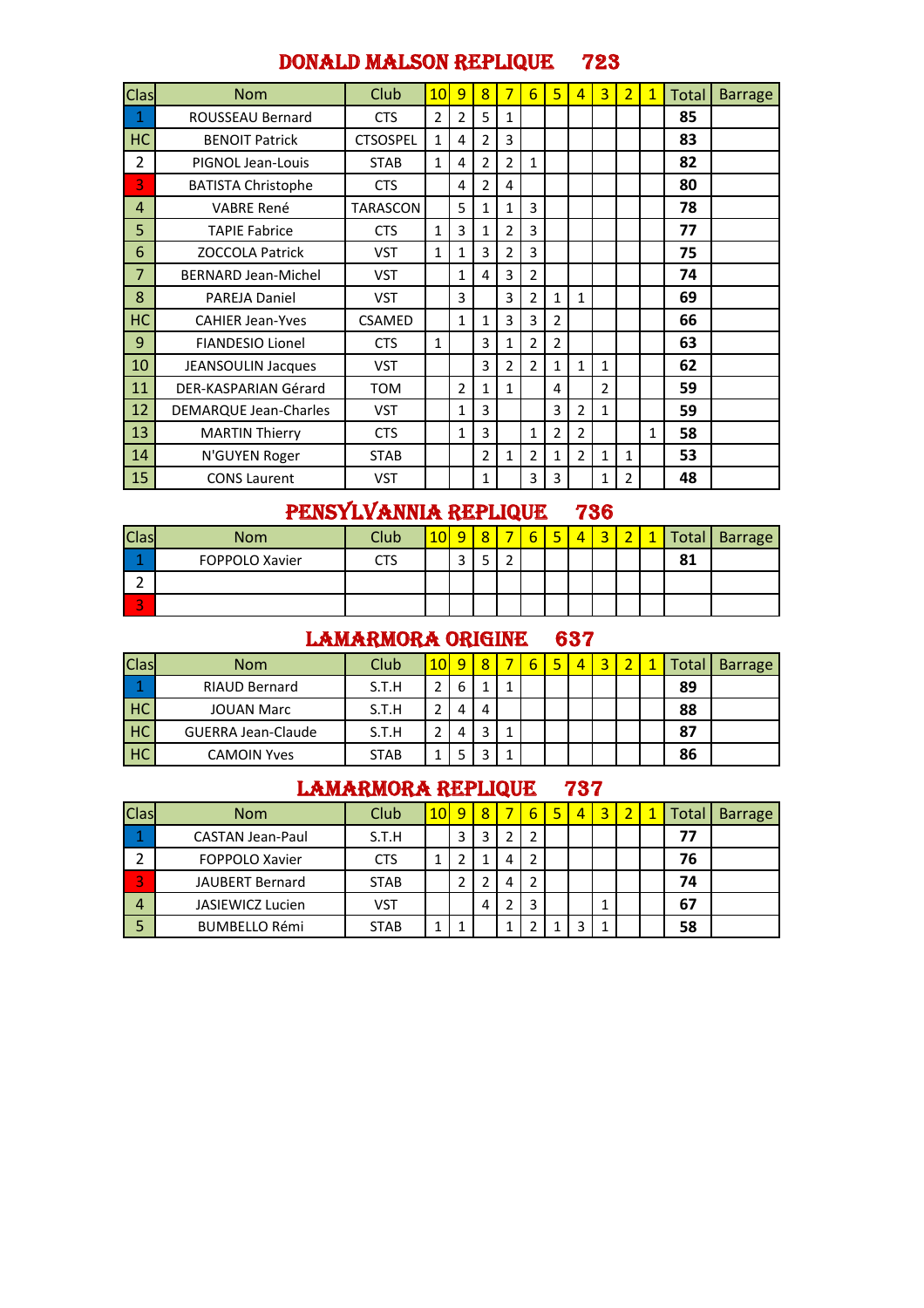#### MANTON ORIGINE 621

| <b>Clas</b> | <b>NOM</b>              | <b>CLUB</b> |  |  |  |  |          | 1011 | 1211 |  | 14 15 V | 16 17 7 |  | 18119120L |  |  | <u>2 23 24 25  </u> | Total | <b>Barrage</b> |
|-------------|-------------------------|-------------|--|--|--|--|----------|------|------|--|---------|---------|--|-----------|--|--|---------------------|-------|----------------|
|             | <b>ZOBOUYAN Jacques</b> | <b>STAB</b> |  |  |  |  |          |      |      |  |         |         |  |           |  |  |                     | 18    |                |
|             | <b>MONFRAY Bernard</b>  | S.T.H       |  |  |  |  | <b>.</b> |      |      |  |         |         |  |           |  |  |                     | 11    |                |
|             | <b>DUBIEF Christian</b> | S.T.H       |  |  |  |  |          |      |      |  |         |         |  |           |  |  |                     |       |                |

#### **MANTON REPLIQUE 721**

| Clas | <b>NOM</b>               | CLUB I     |  |  |  |  |        |  |  |  | <mark>  10   11   12   13   14   15   16   17   18   19   20   21   22   23   24   .</mark> |  |  |   | <b>251</b> | Total | <b>Barrage</b> |
|------|--------------------------|------------|--|--|--|--|--------|--|--|--|---------------------------------------------------------------------------------------------|--|--|---|------------|-------|----------------|
|      | <b>VERMEIREN Guy</b>     | VS1        |  |  |  |  |        |  |  |  |                                                                                             |  |  |   |            | 18    |                |
|      | <b>BARRELET Philippe</b> | S.T.H      |  |  |  |  |        |  |  |  |                                                                                             |  |  |   |            | 18    |                |
|      | ROSSO Claude             | S.T.H      |  |  |  |  | $\sim$ |  |  |  |                                                                                             |  |  |   |            | 14    |                |
|      | ALVAREZ GARCIA           | <b>STH</b> |  |  |  |  |        |  |  |  |                                                                                             |  |  | 0 |            |       |                |

### LORENZONI ORIGINE 622

| Clas                       | <b>NOM</b>               | <b>CLUB</b> |              | $\overline{3}$ | 4 | 6 <sub>l</sub> |          | 8 <sup>°</sup> |   |             |   |   |          |          | 9   10   11   12   13   14   15   16   17   18   19   20   21   22   23   24   25   1 |   |   |     |   |   |  | <b>Total</b> | <b>Barrage</b> |
|----------------------------|--------------------------|-------------|--------------|----------------|---|----------------|----------|----------------|---|-------------|---|---|----------|----------|---------------------------------------------------------------------------------------|---|---|-----|---|---|--|--------------|----------------|
| $\overline{\phantom{a}}$   | <b>BARRELET Philippe</b> | S.T.H       | 0            |                |   |                |          |                | 0 |             |   |   |          | 1        |                                                                                       |   |   |     |   |   |  | 21           |                |
| $\overline{2}$             | ROSSO Claude             | S.T.H       |              |                |   |                |          |                |   |             |   |   |          | 1        | 0                                                                                     |   |   |     |   |   |  | 21           |                |
| $\overline{\phantom{a}}$ 3 | ZOBOUYAN Jacques         | <b>STAB</b> |              |                |   |                |          |                |   |             |   | 0 |          | 0        |                                                                                       |   |   |     |   | 0 |  | 20           |                |
| $\overline{4}$             | PEVERELLI Fabien         | S.T.H       | 1            |                | 0 | $\mathbf{0}$   |          |                |   |             |   |   |          | 1        |                                                                                       |   |   |     |   |   |  | 20           |                |
| -5                         | <b>MONFRAY Bernard</b>   | S.T.H       | 0            |                |   | $\Omega$       |          |                |   | $\Omega$    |   |   | $\Omega$ | $\Omega$ |                                                                                       |   |   |     | 0 |   |  | 17           |                |
| 6                          | PASTOURET Jean-Paul      | <b>STBV</b> |              | 0              |   |                |          |                |   |             |   |   |          | 1        | 0                                                                                     | 0 |   |     |   |   |  | 16           |                |
|                            | ALVAREZ GARCIA           | <b>STH</b>  | $\mathbf{1}$ |                |   |                | $\Omega$ | $\Omega$       | 0 |             |   |   |          | $\Omega$ | 0                                                                                     | 0 | 0 |     |   |   |  | 15           |                |
| 8                          | <b>VERMEIREN Robin</b>   | <b>VST</b>  |              |                |   | $\Omega$       |          | 0              |   |             |   | 0 |          |          | 0                                                                                     | 0 | 0 | - 0 | 0 |   |  | 14           |                |
| $\vert$ 9                  | <b>CROUZET Philippe</b>  | <b>STH</b>  |              |                |   |                |          |                |   |             |   |   |          |          |                                                                                       |   |   |     |   |   |  | 14           |                |
| H <sub>C</sub>             | <b>CAMOIN Yves</b>       | <b>STAB</b> | $\mathbf{1}$ |                | 1 |                |          |                |   | $\mathbf 1$ | 1 |   |          |          |                                                                                       |   |   |     |   |   |  | 13           |                |

### LORENZONI REPLIQUE 722

| <b>Clas</b> | <b>NOM</b>                | CLUB.       |  |   |  |  |  |  | <u>   13   14   1</u> |  | <u>151161</u> | 17   18   19   20   2 |  |  |  | <mark>1  22  23  24  25</mark>   Total ! | <b>Barrage</b> |
|-------------|---------------------------|-------------|--|---|--|--|--|--|-----------------------|--|---------------|-----------------------|--|--|--|------------------------------------------|----------------|
| $\vert$ 1   | <b>JEANSOULIN Jacques</b> | <b>VST</b>  |  | 0 |  |  |  |  |                       |  |               |                       |  |  |  | 21                                       |                |
|             | MORETTI Rémi              | <b>STAB</b> |  |   |  |  |  |  |                       |  |               |                       |  |  |  | 16                                       |                |
|             | <b>NEUPOLD Roland</b>     | <b>STAB</b> |  | 0 |  |  |  |  |                       |  |               |                       |  |  |  | 15                                       |                |
|             | <b>VERMEIREN Guy</b>      | <b>VST</b>  |  |   |  |  |  |  |                       |  |               |                       |  |  |  | 14                                       |                |